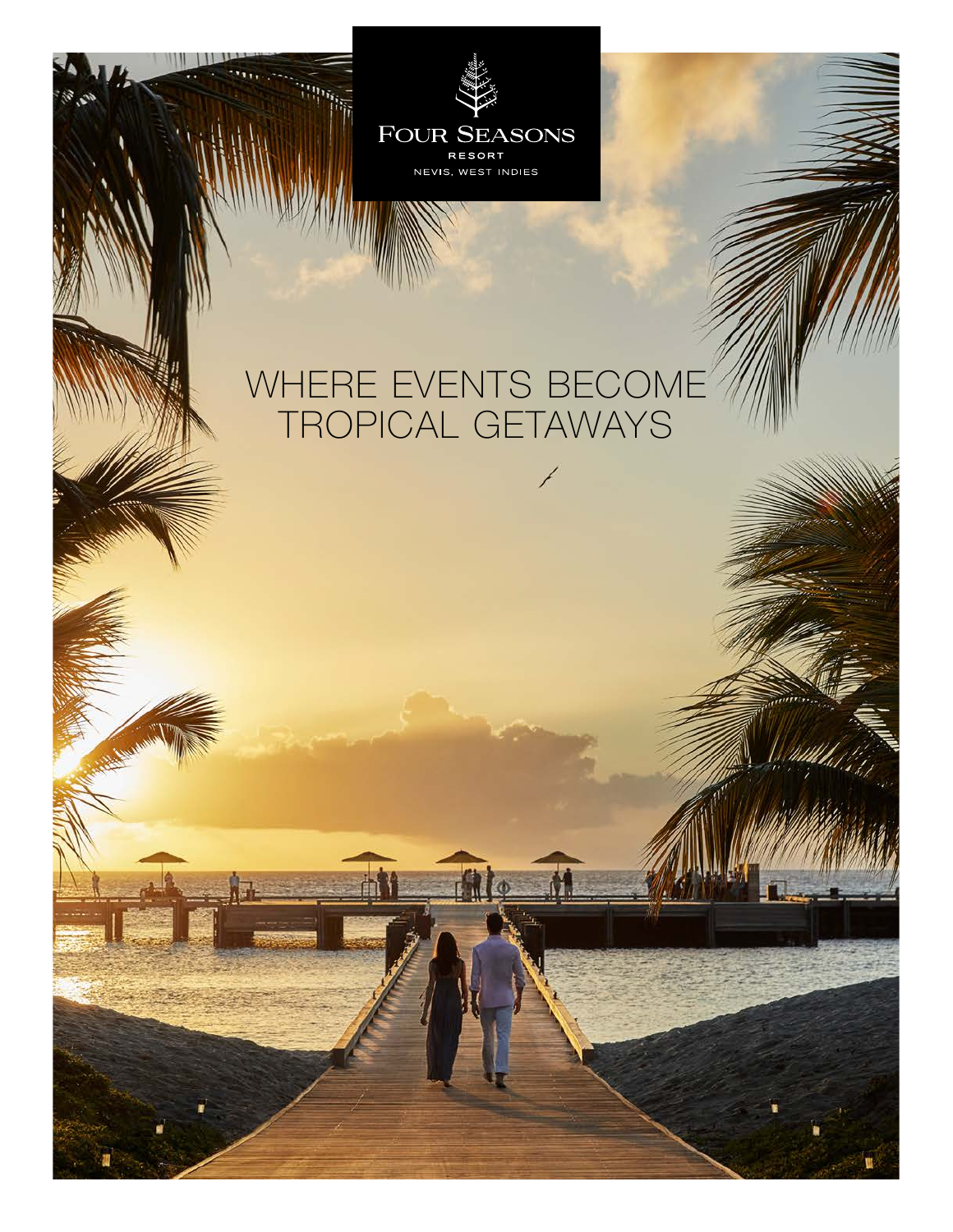

### A HIDDEN CARIBBEAN GEM

An unspoiled and lush island in the Caribbean Sea where history meets the present, Nevis can be accessed by direct flight from many North American cities – yet it feels worlds away. Expansive function space, on- and off-site activities, and luxurious accommodations make Four Seasons Resort Nevis an ideal choice for meetings, events and incentive travel.

#### WHERE BUSINESS MEETS PLEASURE

Plan your next corporate retreat, board meeting, long-range planning session or small conference at Four Seasons Resort Nevis. Our charming facilities and staff will help your attendees feel welcome, and it's easy to combine business and pleasure with our on-site and off-site activities. Buyouts are available.

### GATHERINGS WITH A CARIBBEAN TWIST

Commemorate a special occasion such as a milestone birthday or a retirement. Host a family reunion or a bachelorette getaway. Set up a golf or other group trip. Any event can come to life here at Four Seasons Resort Nevis. Let our team help you put together an unforgettable experience with warm Nevisian hospitality.

### SIP AND SAVOUR

We know that one of the most important aspects of any meeting or event is the food. The presentation, the service and the flavours all combine to create an experience. At Four Seasons Resort Nevis, we take pride in our ability to bring the best of these to our guests, along with a taste of the culinary heritage of our island.







where our artists can create a sand sculpture to fit your theme as the Caribbean waves gently roll in.

| <b>CAPACITIES</b>     |                |         |           |                |           |
|-----------------------|----------------|---------|-----------|----------------|-----------|
| <b>FUNCTION ROOM</b>  | m <sup>2</sup> | sq. ft. | Reception | <b>Banquet</b> | Classroom |
| <b>Main Level</b>     |                |         |           |                |           |
| Four Seasons Ballroom | 319            | 3,436   | 300       | 190            | 170       |
| Salon A               | 107            | 1,150   | 75        | 70             | 50        |
| Salon B               | 107            | 1,150   | 75        | 70             | 50        |
| Salon C               | 107            | 1,150   | 75        | 70             | 50        |
| Poinciana Room        | 134            | 1,440   | 100       | 80             | 80        |
| Salon D               | 67             | 720     | 50        | 40             | 30        |
| Salon E               | 67             | 720     | 50        | 40             | 30        |
| Hibiscus Room         | 68             | 728     | 50        | 30             | 30        |
| Hamilton Room         | 207.2          | 2,231   | 300       | 190            | 170       |